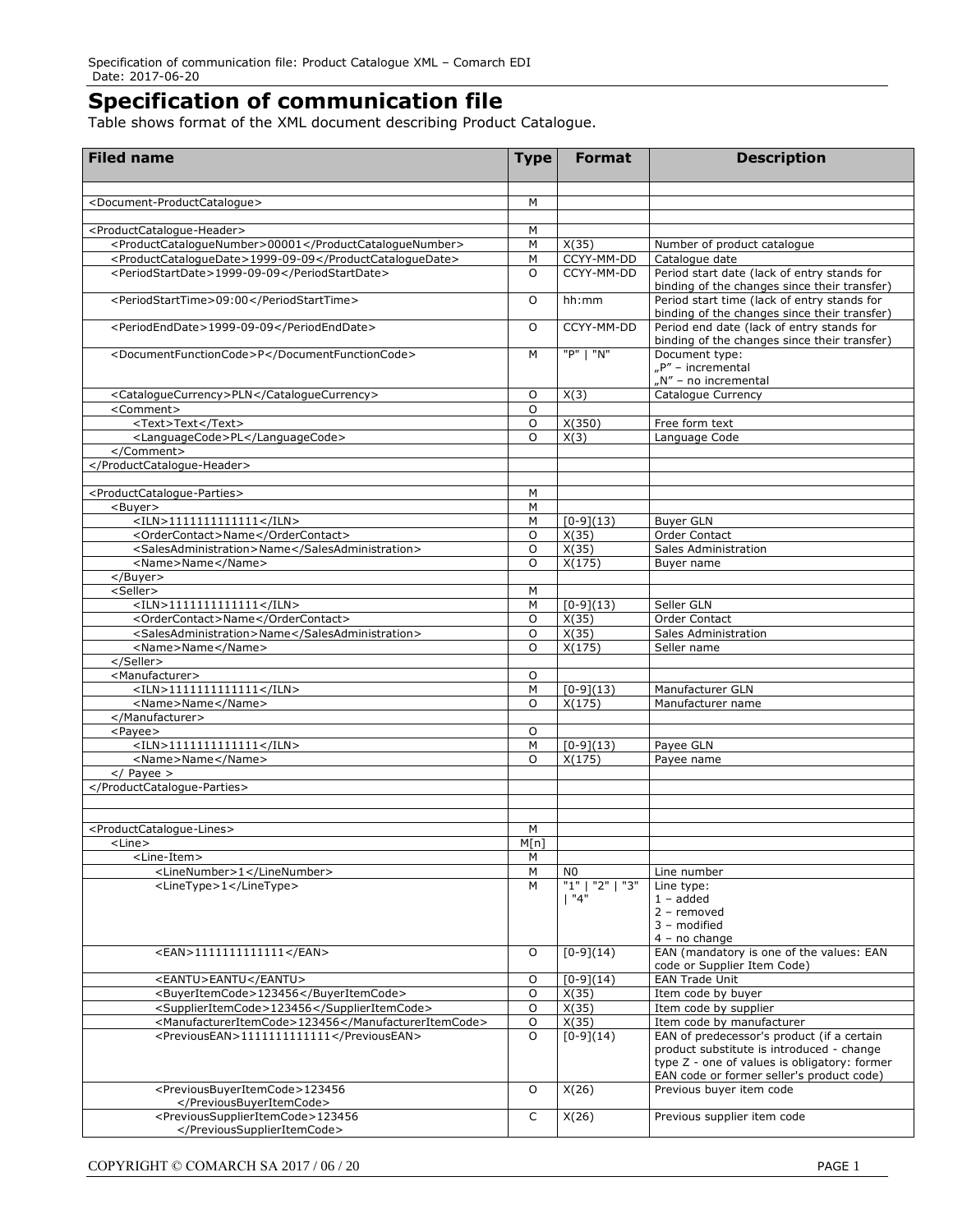| <b>Filed name</b>                                                                       |                |                |                                                 |
|-----------------------------------------------------------------------------------------|----------------|----------------|-------------------------------------------------|
|                                                                                         | <b>Type</b>    | <b>Format</b>  | <b>Description</b>                              |
| <itemdescription>ItemDescription_1</itemdescription>                                    | O              | X(512)         | Item description                                |
| <itemtype>CU</itemtype>                                                                 | $\circ$        | "CU"   "RC"    | Identifier of returnable packaging:             |
|                                                                                         |                |                | "CU" - commercial unit                          |
|                                                                                         |                |                | "RC" - returnable containers                    |
| <substituteproducteanlist></substituteproducteanlist>                                   | $\mathsf O$    |                |                                                 |
| <substituteproductean>1111111111111</substituteproductean>                              | $\circ$        | $[0-9](14)$    | Substitute number GTIN                          |
| <substituteproductean></substituteproductean>                                           |                |                |                                                 |
|                                                                                         |                |                |                                                 |
| <substitutesupplieritemcodelist></substitutesupplieritemcodelist>                       | O              |                |                                                 |
| <substitutesupplieritemcode></substitutesupplieritemcode>                               | O[n]           |                |                                                 |
| <supplieritemcode>123</supplieritemcode>                                                | 0              | X(35)          | Supplier item code - additional                 |
| <substitutesupplieritemcode></substitutesupplieritemcode>                               |                |                |                                                 |
|                                                                                         |                |                |                                                 |
| <countryoforigin>PL</countryoforigin>                                                   | O              | X(3)           | Country of origin                               |
| <certificateofconformity>1111</certificateofconformity>                                 | O              | X(70)          | Certificate of conformity reference number      |
| <hygeniccertificatenumber>1111</hygeniccertificatenumber>                               | $\circ$        | X(70)          | Hygenic certificate reference number            |
| <hygeniccertificatenumber></hygeniccertificatenumber>                                   |                |                |                                                 |
| <internationalclassificationcode>1111</internationalclassificationcode>                 | O              | X(35)          | International classification code               |
|                                                                                         |                |                |                                                 |
| <brandname>Marka</brandname>                                                            | O              | X(512)         | Brand name                                      |
| <subbrandname>Sub Marka</subbrandname>                                                  | O              | X(512)         | Subbrand name                                   |
| <variantname>Wariant Nazwy<variantname></variantname></variantname>                     | O              | X(512)         | Variant name of product                         |
| <functionalname>Nazwa Funkcjonalna</functionalname>                                     | O              | X(512)         | Functional name of product                      |
| <color>Czerwony</color>                                                                 | O              | X(512)         | Color of product                                |
| <size>34<size></size></size>                                                            | O              | X(512)         | Size of product                                 |
| <producttype>M</producttype>                                                            | $\circ$        | "M"   "Z"      | " $M''$ – stock<br>"Z" - product against order  |
|                                                                                         | $\circ$        | R <sub>3</sub> | Promotional quantity                            |
| <promotionalquantity>1.000</promotionalquantity><br><productlifespan></productlifespan> | $\overline{0}$ |                |                                                 |
| <periodformat>804</periodformat>                                                        | M              | X(3)           | Period field-format:                            |
|                                                                                         |                |                | $801 = year$                                    |
|                                                                                         |                |                | $802 = month$                                   |
|                                                                                         |                |                | $803$ = week                                    |
|                                                                                         |                |                | $804 = day$                                     |
|                                                                                         |                |                | 718 = period format CCYYMMDD-CCYYMMDD           |
| <period>1</period>                                                                      | M              | X(35)          | Period: date, time or value of period for other |
|                                                                                         |                |                | format                                          |
|                                                                                         |                |                |                                                 |
| <unitofmeasure>KGM</unitofmeasure>                                                      | $\circ$        | "PCE"          | Unit of measure:                                |
|                                                                                         |                | "KGM"          | "PCE" - piece                                   |
|                                                                                         |                | "MTR"          | "KGM" - kilogram                                |
|                                                                                         |                | "KMT"          | "MTR" - metre                                   |
|                                                                                         |                | "PA"           | "KMT" - kilometre                               |
|                                                                                         |                | "SET"          | "PA" - package                                  |
|                                                                                         |                | "PR"<br>"TNE"  | "SET" - set<br>"PR" - pair                      |
|                                                                                         |                | "LTR"          | "TNE" - metric ton                              |
|                                                                                         |                |                | "LTR" - litre                                   |
| <unitnetprice>23.45</unitnetprice>                                                      | O              | R <sub>2</sub> | Unit net price                                  |
| <unitgrossprice>45.26</unitgrossprice>                                                  | $\overline{0}$ | R <sub>2</sub> | Unit gross price                                |
| <promotionalprice>9.99</promotionalprice>                                               | $\circ$        | R <sub>2</sub> | Promotional price                               |
| <suggestedprice>12.79</suggestedprice>                                                  | $\mathsf O$    | R <sub>2</sub> | Suggested price                                 |
| <discount>10.00</discount>                                                              | O              | R <sub>2</sub> | Amount of discount in parcentage                |
| <taxrate>7.00</taxrate>                                                                 | $\mathsf O$    | R <sub>2</sub> | Tax rate                                        |
| <taxcategorycode>S</taxcategorycode>                                                    | $\circ$        | "S"   "E"      | Tax category code:                              |
|                                                                                         |                |                | "E" - exempt from tax                           |
|                                                                                         |                |                | "S" - standard rate                             |
| <environmentaltaxcode>S</environmentaltaxcode>                                          | O              | X(6)           | Environmental tax code                          |
| <environmentaltaxrate>7.00</environmentaltaxrate>                                       | $\circ$        | R <sub>2</sub> | Environmental tax rate                          |
| <exciseduty>35.00</exciseduty>                                                          | O              | R <sub>2</sub> | Excise duty                                     |
| <expirydate>9999-12-31</expirydate>                                                     | O              | CCYY-MM-DD     | Expiry date                                     |
| <taxreference></taxreference>                                                           | O              |                |                                                 |
| <referencetype>PKWIU</referencetype>                                                    | M              | X(35)          | Code reference type:                            |
|                                                                                         |                |                | "PKWIU"                                         |
| <referencenumber>23-5676</referencenumber>                                              | M              | $[-.0-9](20)$  | Code PKWiU                                      |
|                                                                                         |                |                |                                                 |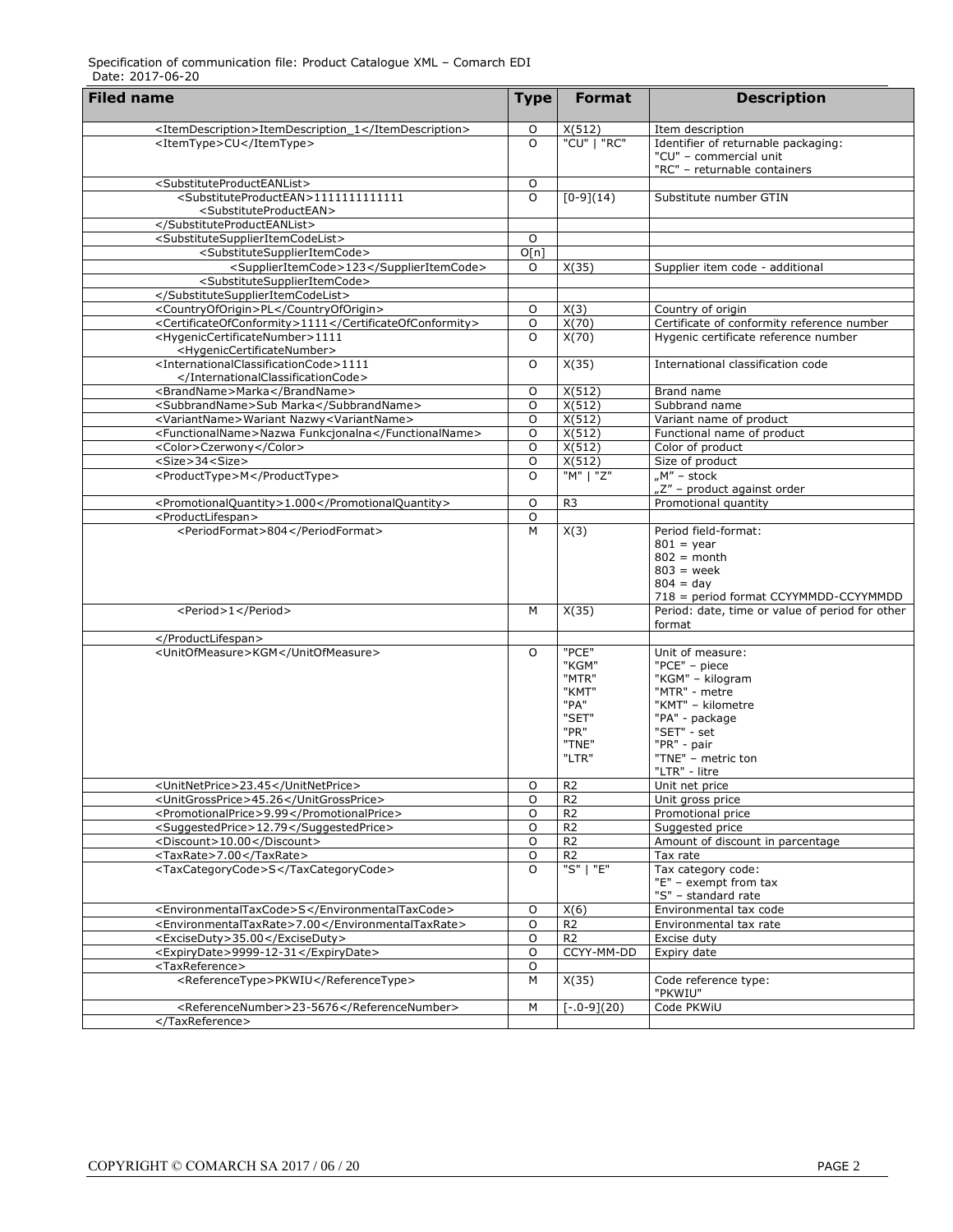| <b>Filed name</b>                                          | <b>Type</b> | <b>Format</b>          | <b>Description</b>                          |
|------------------------------------------------------------|-------------|------------------------|---------------------------------------------|
|                                                            |             |                        |                                             |
| <packdetails></packdetails>                                | O           |                        |                                             |
| <minorderedquantity>1.000</minorderedquantity>             | $\circ$     | R <sub>3</sub>         | The minimum order quantity in the unit of   |
|                                                            |             |                        | measure (filled where other than the number |
|                                                            |             |                        | in the box)                                 |
| <weight>1.000</weight>                                     | O           | R <sub>3</sub>         | Gross package weight (in kg)                |
| <volume>1.000</volume>                                     | O           | R <sub>3</sub>         | Package volume (in m <sup>3</sup> )         |
| <length>1.000</length>                                     | O           | R <sub>3</sub>         | Package length (in m)                       |
| <width>1.000</width>                                       | O           | R <sub>3</sub>         | Package width (w m)                         |
| <height>1.000</height>                                     | O           | R <sub>3</sub>         | Package height (w m)                        |
| <unitpacksize>1.000</unitpacksize>                         | O           | R <sub>3</sub>         | Unit Packsize                               |
| <packitemunitofmeasure>KGM</packitemunitofmeasure>         | $\Omega$    | "PCE"                  | Unit of measure of consumer unit in the     |
|                                                            |             | "KGM"                  | traded unit                                 |
|                                                            |             | "MTR"                  | "PCE" - piece                               |
|                                                            |             | "KMT"                  | "KGM" - kilogram                            |
|                                                            |             | "PA"                   | "MTR" - metre                               |
|                                                            |             | "SET"                  | "KMT" - kilometre                           |
|                                                            |             | "PR"                   | "PA" - package                              |
|                                                            |             | "TNE"                  | "SET" - set                                 |
|                                                            |             | "LTR"                  | "PR" - pair                                 |
|                                                            |             |                        | "TNE" - metric ton                          |
|                                                            |             |                        | "LTR" - litre                               |
| <grossweight>1.000</grossweight>                           | O           | R <sub>3</sub>         | Gross Weight in kg                          |
| <drainedweight>1.000</drainedweight>                       | O           | R <sub>3</sub>         | DrainedWeight in kg                         |
| <temperature>2.00<temperature></temperature></temperature> | $\circ$     | R <sub>2</sub>         | Temperature (Celsius)                       |
| <percentofalcohol>40.00</percentofalcohol>                 | O           | R <sub>2</sub>         | The percentage of alcohol                   |
| <stackingfactor>1</stackingfactor>                         | $\circ$     | N <sub>0</sub>         | <b>Stacking Factor</b>                      |
| <packingtype>CT</packingtype>                              | O           | X(3)                   | Packing type                                |
| <palettelayersize>1.000</palettelayersize>                 | $\circ$     | R <sub>3</sub>         | Palette Layer Size                          |
| <packdetails></packdetails>                                |             |                        |                                             |
| <hierarchyinformation></hierarchyinformation>              | O           |                        |                                             |
| <product></product>                                        | O[n]        |                        |                                             |
| <relationshipcode>1</relationshipcode>                     | M           | "1" 1"2"               | Relationship code:                          |
|                                                            |             |                        | $1$ – parent                                |
|                                                            |             |                        | $2 - child$                                 |
| <ean>1111111111111</ean>                                   | М           | $[0-9](14)$            | Product EAN                                 |
| <itemtype>CU</itemtype>                                    | M           | $\overline{"CU"}$ "RC" | Identifier of returnable packaging:         |
|                                                            |             |                        | "CU" - commercial unit                      |
|                                                            |             |                        | "RC" - returnable containers                |
| <quantity>1.000</quantity>                                 | M           | R <sub>3</sub>         | Quantity                                    |
|                                                            |             |                        |                                             |
|                                                            |             |                        |                                             |
| <line-parties></line-parties>                              | O           |                        |                                             |
| <manufacturer></manufacturer>                              | O           |                        |                                             |
| $<$ ILN>1111111111111                                      | М           |                        | Producer GLN                                |
|                                                            | $\circ$     | $[0-9](13)$            |                                             |
| <name>Name</name>                                          |             | X(175)                 | Name of producer                            |
|                                                            |             |                        |                                             |
| <delivery></delivery>                                      | O           |                        |                                             |
| <iln>1111111111111</iln>                                   | M           | $[0-9](13)$            | Delivery GLN                                |
|                                                            |             |                        |                                             |
|                                                            |             |                        |                                             |
|                                                            |             |                        |                                             |
|                                                            |             |                        |                                             |
|                                                            |             |                        |                                             |
|                                                            |             |                        |                                             |
| <productcatalogue-summary></productcatalogue-summary>      | М           |                        |                                             |
| <totallines>1</totallines>                                 | М           | N <sub>0</sub>         | <b>Total lines</b>                          |
|                                                            |             |                        |                                             |
|                                                            |             |                        |                                             |
|                                                            |             |                        |                                             |
|                                                            |             |                        |                                             |

Method of documents transfer:

Particular documents must be transferred in separate files according to rule 1 document in 1 file.

Method of coding: UTF-8

**Type:**

M- Mandatory O- Optional C - Conditional [n] – Maximum occurrences